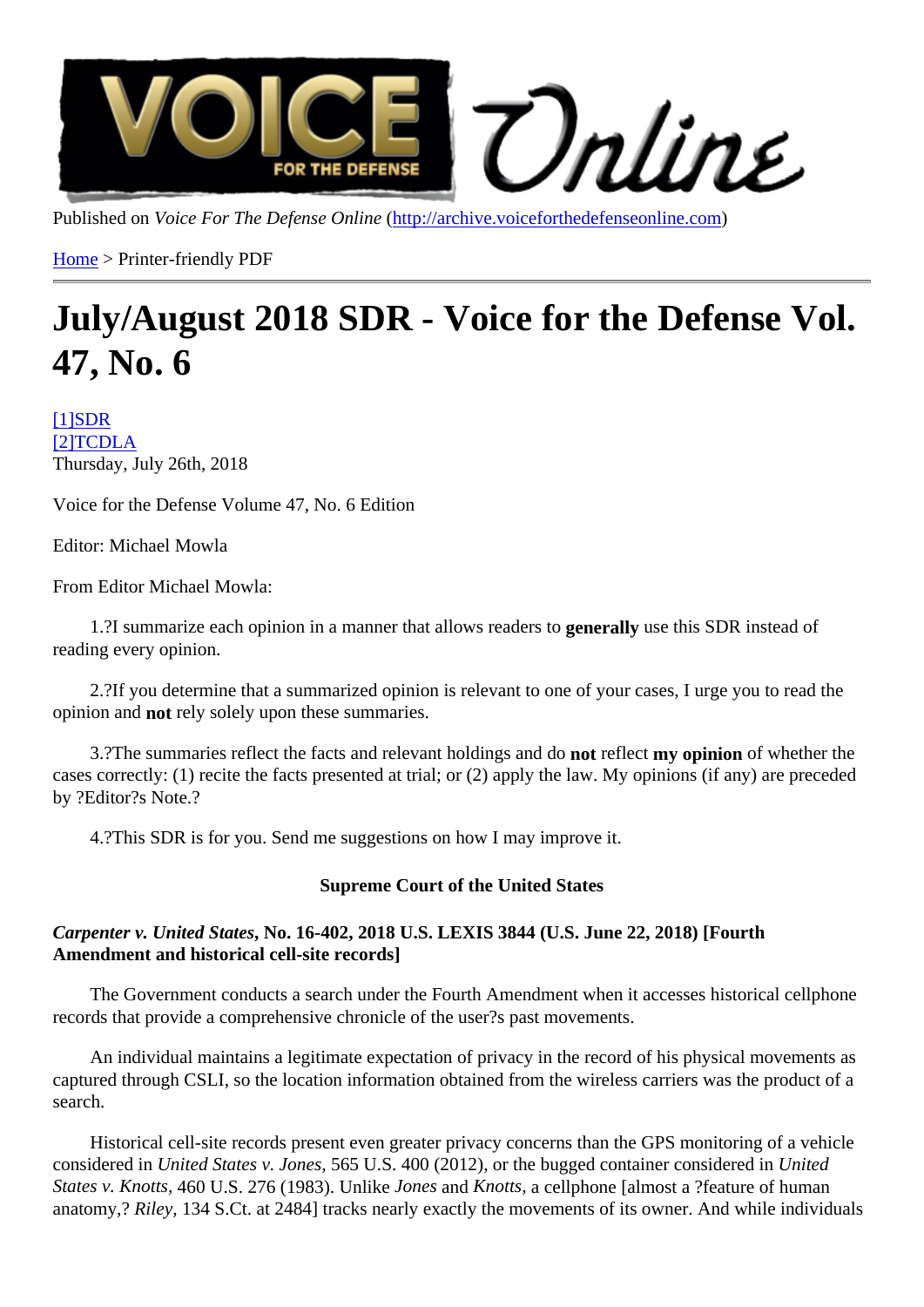regularly leave their vehicles, ?they compulsively carry cellphones with them all the time,? and in fact, ?a cellphone faithfully follows its owner beyond public thoroughfares and into private residences, doctor?s offices, political headquarters, and other potentially revealing locales.?

 The ?retrospective quality? of the data gives police access to a category of information otherwise unknowable. While in the past, attempts to reconstruct a person?s movements ?were limited by a dearth of records and the frailties of recollection,? now with CSLI, the Government can ?travel back in time to retrace a person?s whereabouts, subject only to the retention polices of the wireless carriers, which currently maintain records for up to five years.? And: ?[C]ritically, because location information is continually logged for all of the 400 million devices in the United States?not just those belonging to persons who might happen to come under investigation?this newfound tracking capacity runs against everyone. Unlike with the GPS device in *Jones,* police need not even know in advance whether they want to follow a certain individual, or when.?

## *Byrd v. United States***, No. 16-1371, 2018 U.S. LEXIS 2803 (U.S. May 14, 2018)**

One who owns and possesses a car, like one who owns and possesses a house, almost always has a reasonable expectation of privacy in it. A person need not always have a recognized common-law property interest in the place searched to be able to claim a reasonable expectation of privacy in it. Legitimate presence on the premises of the place searched standing alone is not enough to accord a reasonable expectation of privacy because it ?creates too broad a gauge for measurement of Fourth Amendment rights.? Legitimation of expectations of privacy by law must have a source outside of the Fourth Amendment either by reference to concepts of real or personal property law or to understandings that are recognized and permitted by society.

 The mere fact that a driver in lawful possession or control of a rental car is not listed on the rental agreement will not defeat his otherwise reasonable expectation of privacy.

#### **Facts:**

- In September 2014, a PA trooper pulled over a car driven by Byrd, who was the only person in the car.
- The trooper ?was suspicious of Byrd because he was driving with his hands at the ?10 and 2? position on the steering wheel, sitting far back from the steering wheel, and driving a rental car.?
- The trooper followed Byrd and soon pulled him over for a possible traffic violation.
- The car was rented by a friend, who had given Byrd permission to drive it.
- Byrd was **not** listed on the rental agreement as an authorized driver even though the agreement explicitly stated that ?the only ones permitted to drive the vehicle other than the renter are the renter?s spouse, the renter?s co-employee (with the rent-er?s permission, while on company business), or a person who appears at the time of the rental and signs an Additional Driver Form.? The agreement also stated that permitting an unauthorized driver is a violation of the rental agreement.
- The troopers told Byrd they did **not** need his consent to search the car, including its trunk, where they found body armor and 49 bricks of heroin.
- Byrd filed an MTS, which was denied by the district court and affirmed by the 3rd Cir.

## *The mere fact that a driver in lawful possession or control of a rental car isnot listed on the rental agreement willnot defeat his otherwise reasonable expectation of privacy.*

- Under *Rakas v. Illinois,* 439 U.S. 128, 133 (1978), a person must show that his own Fourth Amendment rights were infringed by the search and seizure and must have had a ?legitimate expectation of privacy in the premises.? Expectations of privacy need not be based on a common-law interest in real or personal property, or on the invasion of such an interest.
- One who owns and possesses a car, like one who owns and pos-sesses a house, almost always has a reasonable expectation of privacy in it. A person need not always have a recognized common-law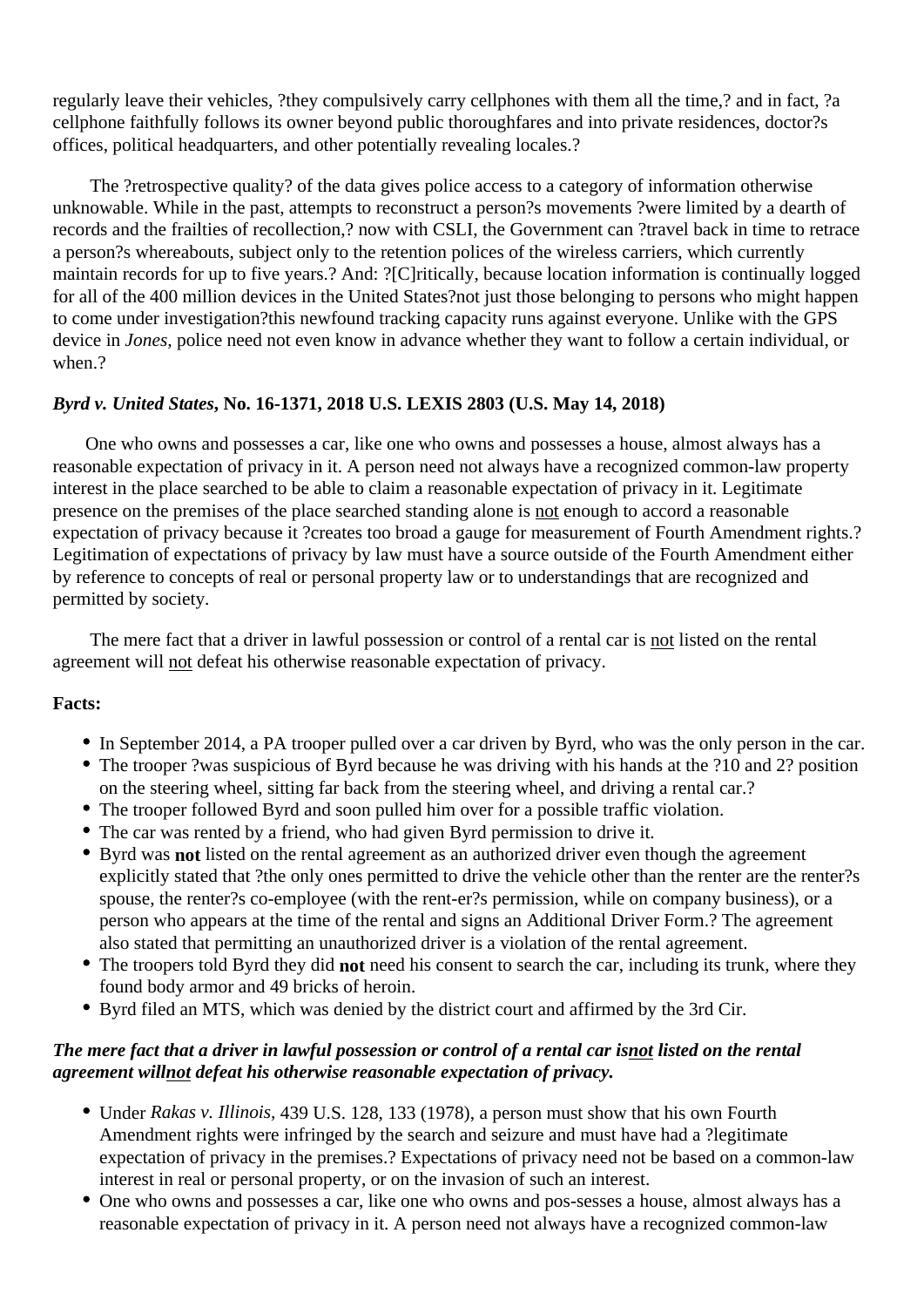property interest in the place searched to be able to claim a reasonable expectation of privacy in it. Legitimate presence on the premises of the place searched standing **algreen** sugged to accord a reasonable expectation of privacy because it ?creates too broad a gauge for measurement of Fourth Amendment rights.? Legitimation of expectations of privacy by law must have a source outside of the Fourth Amendment either by reference to concepts of real or personal property law or to understandings that are recognized and permitted by society.

• The mere fact that a driver in lawful possession or control of a rental matristed on the rental agreement wilhot defeat his otherwise reasonable expectation of privacy.

[3]

Collins v. Virg[inia, No. 16-1027, 2018 U.S. LEXIS 3210 \(U.S. May 29, 2018\)](http://archive.voiceforthedefenseonline.com/image/july-2018-sdr-1)

The automobile exception to the Fourth Amendment roles not an officer, uninvited and without a warrant, to enter the curtilage of a home to search a vehicle parked within the curtilage.

The automobile exception extends no further than the automobile.

In South Dakota v. Opperma428 U.S. 364 (1976), the court explained that automobiles, unlike homes, are subjected to pervasive and continuing governmental regulation and controls, including periodic inspection and licensing requirements. As an everyday occurrence, police stop and examine vehicles when license plates or inspection stickers have expired, or if other violations, such as exhaust fumes or excessive noise, are noted, or if headlights or other safety equipment are not in proper working order. Thus, under the automobile exception to the search warrant requirement, officers may search an automobile without having obtained a warrant so long as they have probable cause to do so.

Under Florida v. Jardines 569 U.S. 1 (2013), curtilage is the area immediately surrounding and associated with the home and considered part of the home for Fourth Amendment purposes. A physical intrusion into the curtilage to gather evidence is presumptively unreasonable absent a warrant.

Facts:

Officer McCall saw the driver of an orange and black motorcycle with an extended frame commit a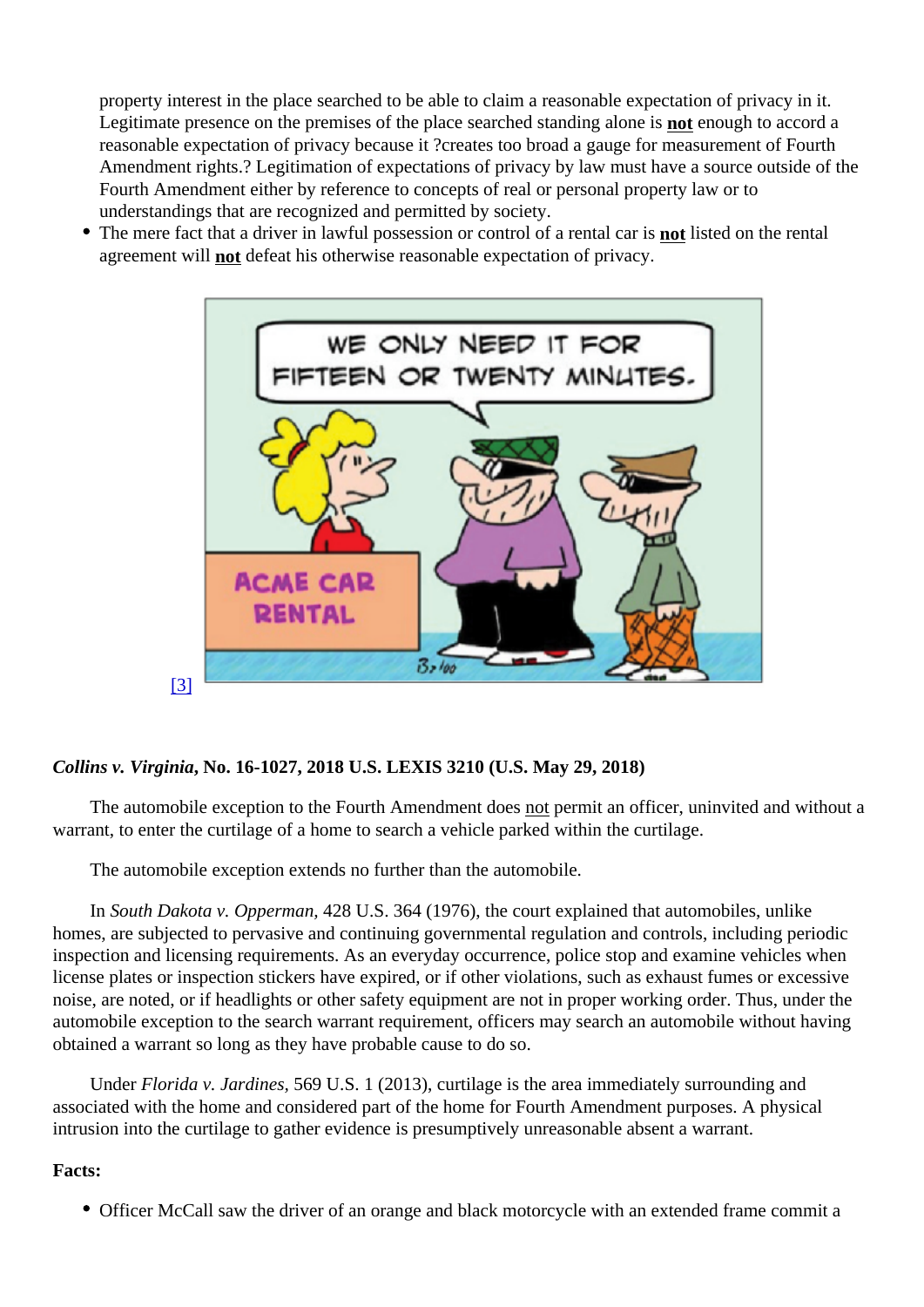traffic infraction. The driver eluded McCall?s attempt to stop him.

- A few weeks later, Officer Rhodes saw an orange and black mo-torcycle traveling over the speed limit, but the driver got away from him also.
- The officers concluded that the incidents involved the same motorcyclist.
- The officers learned that the motorcycle likely was stolen and in the possession of Collins.
- Rhodes discovered photos on Collins? Facebook page that featured an orange and black motorcycle parked in the driveway of a house where Collins? girlfriend lived, and at which Collins stayed a few nights per week.
- Rhodes drove to the home, parked on the street, and saw what appeared to be a motorcycle with an extended frame covered with a white tarp parked at the same angle and in the same location as in the Facebook photo.
- Without a warrant, Rhodes walked toward the house, stopped to take a photo of the covered motorcycle from the sidewalk, and then walked onto the property to where the motorcycle was parked.
- In order ?to investigate further,? Rhodes pulled off the tarp, revealing a motorcycle that looked like the one from the speeding incident.
- Rhodes ran a search of the license plate and VIN, which confirmed that the motorcycle was stolen.
- Rhodes took a photo of the uncovered motorcycle, put the tarp back on, left the property, and returned to his car to wait for Collins.
- When Collins returned, Rhodes walked up to the front door and knocked.
- Collins answered, agreed to speak with Rhodes, and admitted that the motorcycle was his and that he had bought it without title.
- Rhodes arrested Collins.
- Collins was indicted in Virginia for receiving stolen property.
- He filed an MTS, which was denied. The SCOTUS of Virginia affirmed.

## *The automobile exception to the Fourth Amendment doesnot permit an officer, uninvited and without a warrant, to enter the curtilage of a home to search a vehicle parked within the curtilage*

- In *South Dakota v. Opperman,* 428 U.S. 364 (1976), the court explained that automobiles, unlike homes, are subjected to pervasive and continuing governmental regulation and controls, including periodic inspection and licensing requirements. As an everyday occurrence, police stop and examine vehicles when license plates or inspection stickers have expired, or if other violations, such as exhaust fumes or excessive noise, are noted, or if headlights or other safety equipment are not in proper working order. Thus, under the automobile exception to the search warrant requirement, officers may search an automobile without having obtained a warrant so long as they have probable cause to do so.
- Under *Florida v. Jardines,* 569 U.S. 1 (2013), curtilage is the area immediately surrounding and associated with the home and considered part of the home for Fourth Amendment purposes. A physical intrusion into the curtilage to gather evidence is pre-sumptively unreasonable absent a warrant.
- Collins? motorcycle was parked within the curtilage because the driveway runs alongside the front lawn and up a few yards past the front perimeter of the house.
- In physically intruding on the curtilage of the home to search the motorcycle, Rhodes not only invaded Collins? Fourth Amendment interest in the item searched (the motorcycle) but also invaded Collins? Fourth Amendment interest in the curtilage of his home.
- The automobile exception does not justify invasion of curtilage because the scope of the automobile exception extends no further than the automobile. Officers cannot enter a home or its curtilage without a warrant to access a vehicle.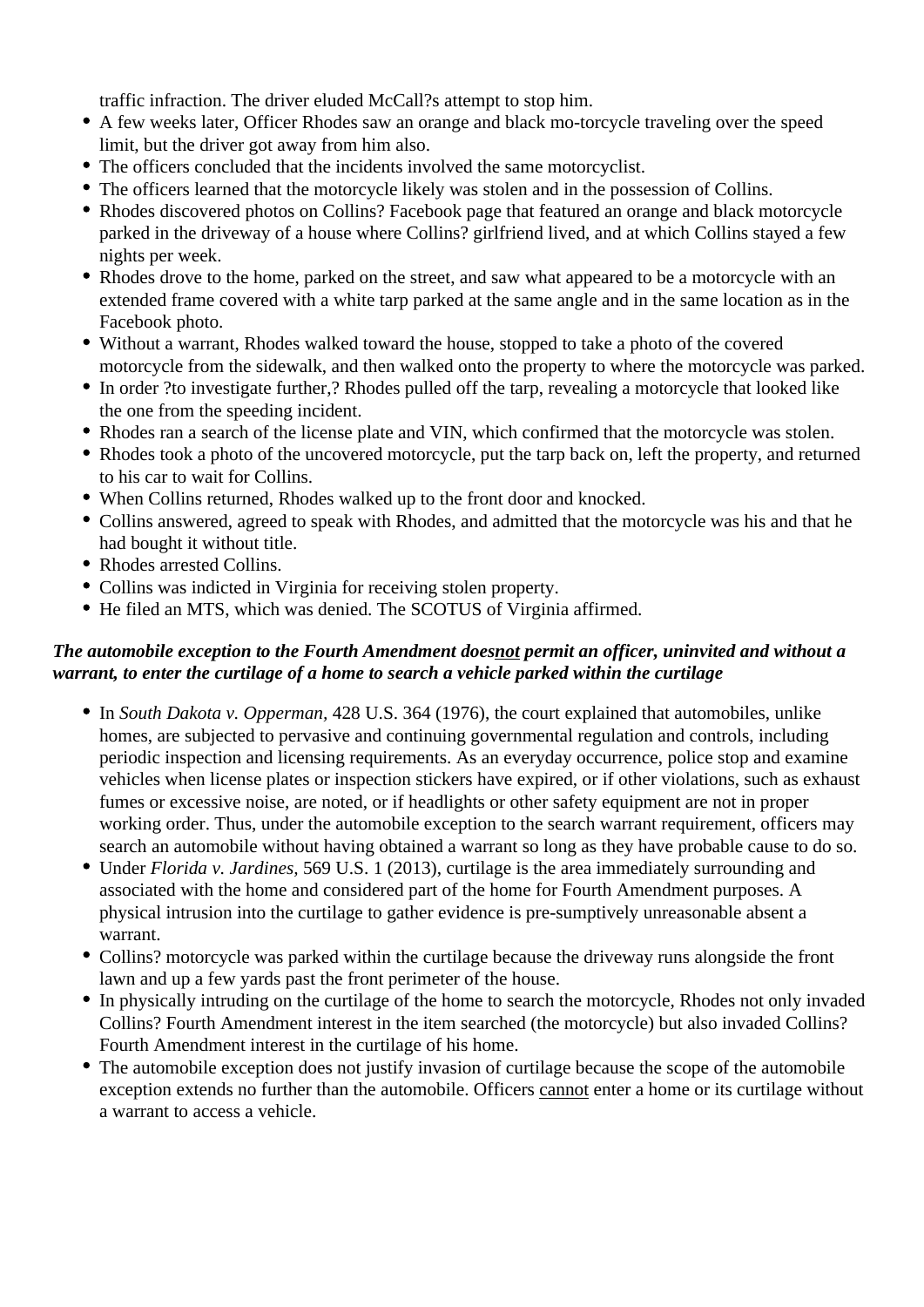# [4]

Dahda v. United States No. 17-43, 2018 U.S. LEXIS 2806 (U.S. May 14, 2018)

 Under th[e Omnibus Crime Control and Safe Streets Act of 1968, 18 U.S.C. §?25](http://archive.voiceforthedefenseonline.com/image/july-2018-sdr-2)10 et seq., federal judges may issue wiretap orders for up to 30 days (extendable) authorizing the interception of communications to help prevent, detect, or prosecute serious federal crimes. The judge must find ?probable cause,? and requirements under 18 U.S.C. §?2518 must be met.

 Under 18 U.S.C. §?2518(10)(a), contents of any wire or oral communication that a wiretap intercepts must be suppressed if the communication was (i) unlawfully intercepted; (ii) the order of approval is insufficient on its face; or (iii) the interception was not made in conformity with the order of authorization or approval.

 An order is ?insufficient? insofar as it is ?deficient? or ?lacking in what is necessary or requisite.? An order may not be deficient or lacking in anything necessary or requisite but may contain defects. Not every defect results in an insufficiency.

 An extra sentence that is invalid in a wiretap order does not make the entire order insufficient on its face if removal of that sentence makes the order valid

Lagos v. United State No. 16-1519, 2018 U.S. LEXIS 3209 (U.S. May 29, 2018)

 Under 18 U.S.C. §?3663A(b)(4), the Mandatory Victims Restitution Act of 1996, defendants convicted of a listed range of offenses must reimburse the victim for lost income and necessary child care, transportation, and other expenses incurred during participation in the investigation or prosecution of the offense or attendance at proceedings related to the offense.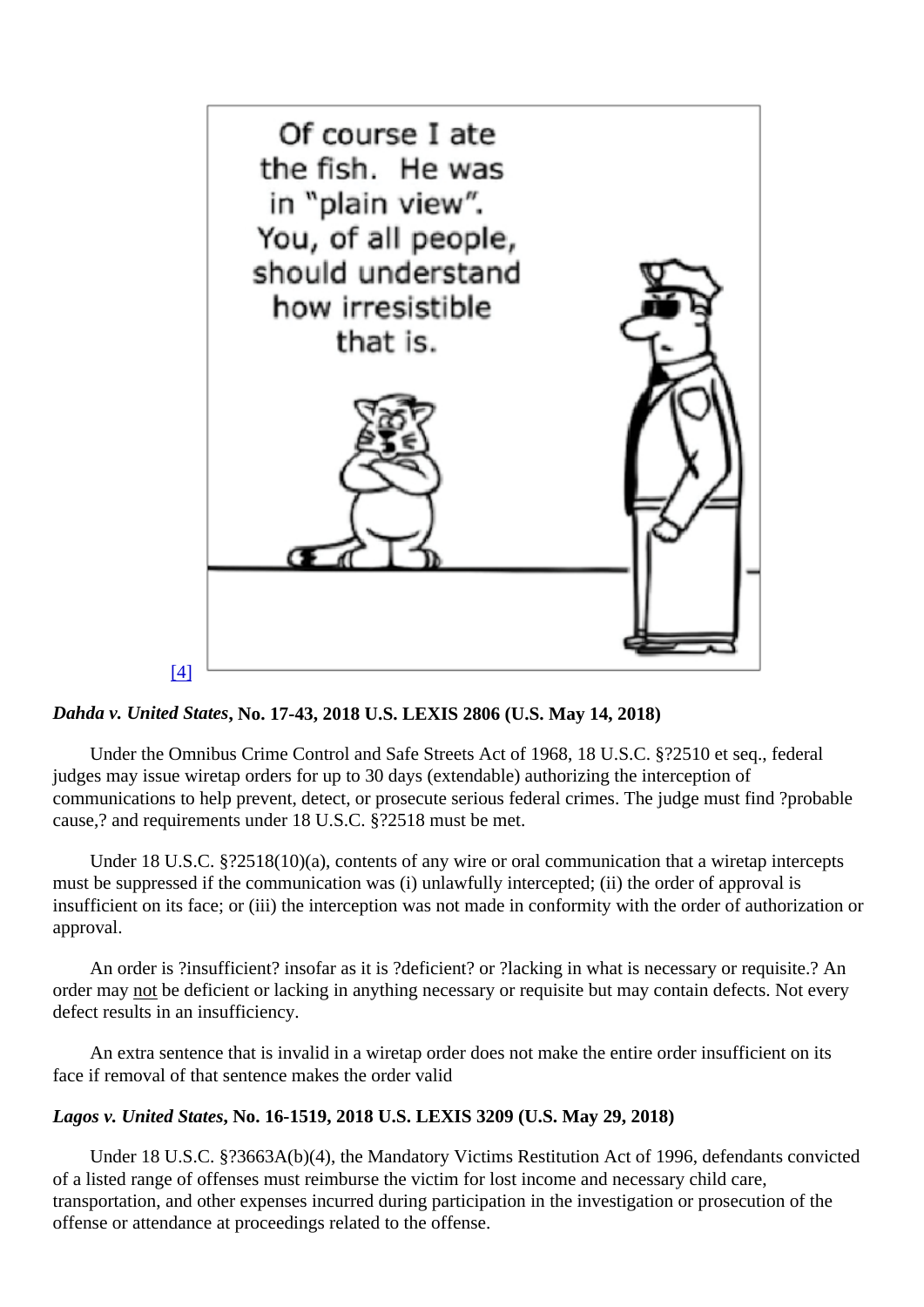The words ?investigation? and ?proceedings? in the Mandatory Victims Restitution Act refer to government investigations and criminal proceedings, not private investigations and civil proceedings.

#### **United States Court of Appeals for the Fifth Circuit**

#### *Busby v. Davis***, No. 15-70008, 2018 U.S. App. LEXIS 15864 (5th Cir. June 13, 2018) (designated for publication)**

 Federal courts may deny as an abuse of the writ an actual-innocence claim that a defendant is innocent of the death penalty if the: (1) claim is brought in a successive application under 28 U.S.C. §?2244, and (2) factual predicate for the claim could have been discovered previously through the exercise of due diligence. There is no basis for concluding that the federal constitution prohibits the states from similarly denying as an abuse of the writ claims of actual innocence of the death penalty first asserted in a second, successive state habeas petition.

 A federal court cannot grant habeas relief under 28 U.S.C. §?2254(d) unless the petitioner shows that the state-court decisions are: (i) contrary to or involved an unreasonable application of clearly established Federal law as determined by the SCOTUS; or (ii) based on an unreasonable determination of the facts considering the evidence presented in state court.

Section 2254(d) applies even where there has been a ?summary denial? of habeas relief.

 Under *Davila v. Davis,* ineffective assistance of state habeas counsel is not sufficient cause to excuse the procedural default of a claim for ineffective assistance of direct appeal counsel. Because a prisoner does not have a constitutional right to counsel in state postconviction proceedings, ineffective assistance in those proceedings does not qualify as cause to excuse a procedural default.

#### *United States v. Evans***, Nos. 17-20158 & 17-20159, 2018 U.S. App. LEXIS 15785 (5th Cir. June 12, 2018) (designated for publication)**

 Controlled substances are classified into Schedules I through V. 21 U.S.C. §?812(a). As the schedule number decreases, the potential for abuse and the addictive properties increase. 21 U.S.C. §?812(b). Schedule I drugs like cocaine, heroin, and methamphetamine are deemed to have no medical use and cannot be legally prescribed. 21 U.S.C. §?812(b)(1); 21 C.F.R. §?1308.11. Schedule II drugs (while legal) have a high potential for abuse and may be obtained only through written prescription by a doc-tor. 21 U.S.C. §§?812(b)(2) & 829(a).

 Sufficiency-of-the-evidence challenges are evaluated with substantial deference to the jury verdict. A conviction must be affirmed if a reasonable juror could conclude that the elements of the crime were established beyond a reasonable doubt. The evidence must be viewed in the light most favorable to the verdict. All reasonable inferences from the evidence must be drawn to support the verdict. The evidence need not exclude every reasonable hypothesis of innocence or be wholly inconsistent with every conclusion except that of guilty, and the jury is free to choose among reasonable constructions of the evidence.

 Error raised for the first time on direct appeal that could have been (but was not) raised in the district court is reviewed for plain error, which requires showing: (1) an error (2) that is clear or obvious, (3) that affects substantial rights, and (4) that seriously affects the fairness, integrity, or public reputation of judicial proceedings. Error is plain only if it is so clear or obvious that the trial judge and prosecutor were derelict in countenancing it even absent the defendant?s timely assistance in detecting it. Establishing plain error requires a showing that the error was clear under the law in place at the time of trial. Plain error is not usually found if the court has not previously addressed the issue.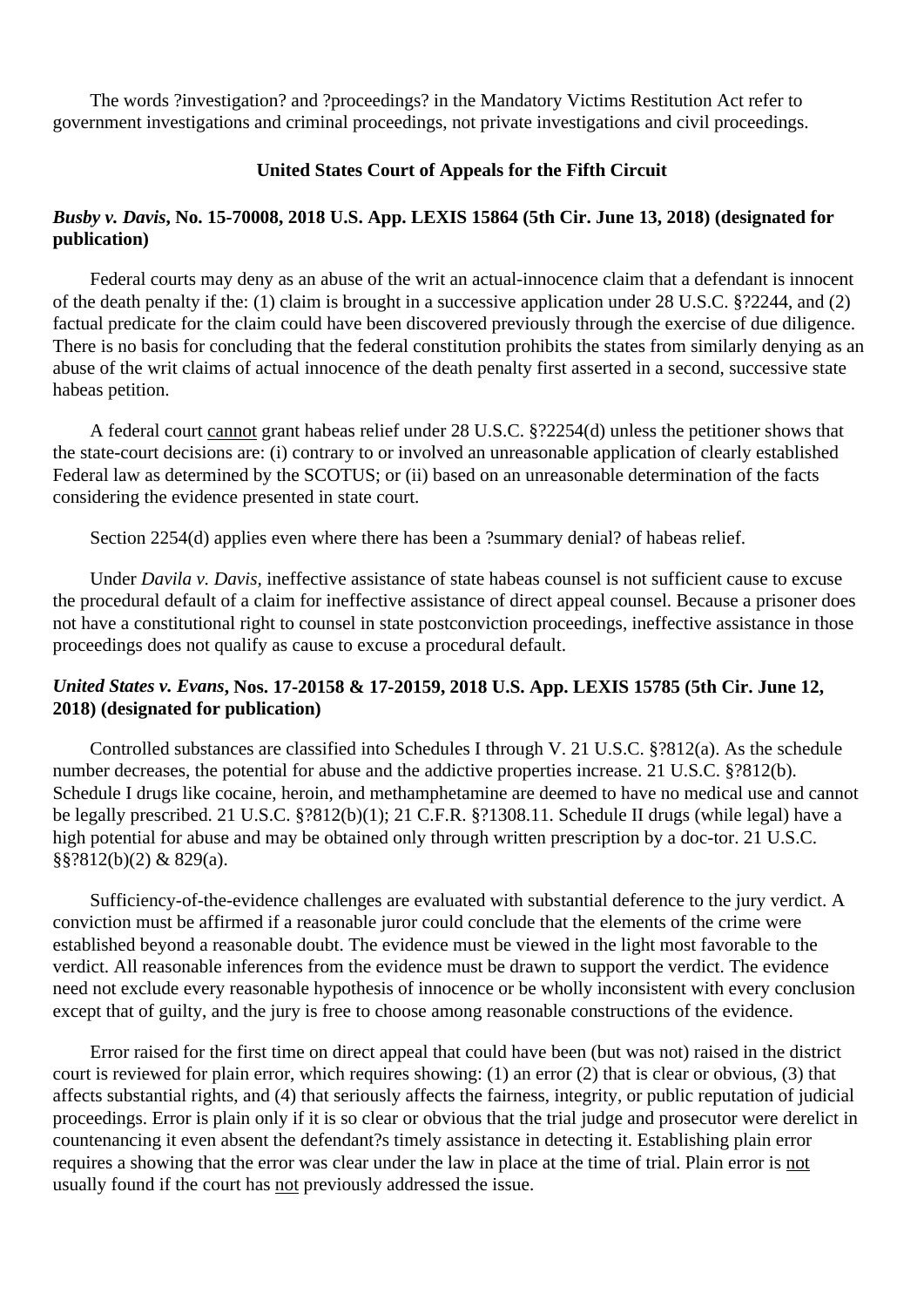For a sufficiency challenge, an error is ?clear or obvious? only when the record is ?devoid of evidence pointing to guilt? or ?the evidence of a key element of the offense is so tenuous that a conviction would be shocking.?

 Under 18 U.S.C. §?1957 (money laundering), the government must prove: (1) property valued at more than \$10,000 was derived from a specified unlawful activity, (2) the defendant?s engagement in a financial transaction with the property, and (3) the defendant?s knowledge that the property was derived from unlawful activity.

 When tainted money is mingled with untainted money in a bank account, there is no way to distinguish the tainted from the untainted because money is fungible. To deal with the commingling problem, the court uses the clean-funds-out-first rule: The defendant is deemed to first withdraw her clean funds in a commingled account before reaching into tainted funds. Where an account contains clean funds sufficient to cover a withdrawal, the Government cannot prove beyond a reasonable doubt that the withdrawal contained dirty money. If a defendant makes several withdrawals, each individually for less than the clean-fund total in the account, a withdrawal would only use clean money even though in aggregate the defendant would have had to dip into tainted funds. In this situation, the court aggregates the transactions, so the Government need only show aggregate withdrawals greater than \$10,000 above the amount of clean funds in the account to prove money-laundering.

 Under 18 U.S.C. §?1341 (mail fraud), the government must prove: (1) a scheme to defraud; (2) use of the mails to execute that scheme; and (3) specific intent to defraud.

 ?Scheme to defraud? means ?any false or fraudulent pretenses or representations intended to deceive others to obtain something of value from the [entity] to be deceived.? The falsity must be material (must have a natural tendency to influence, or be capable of influencing, the decision of the decisionmaking body to which it was addressed). This ?natural tendency? test ?is an objective one focused on whether the statement is ?of a type capable of influencing a reasonable decision maker?? and focuses on the ?intrinsic qualities? of the statement and transcends the immediate circumstances in which it is offered.

 ?Intent to defraud? requires an intent to: (1) deceive and (2) cause some harm to result from the deceit. A defendant acts with the intent to defraud when he acts knowingly with the specific intent to deceive for causing pecuniary loss to another or bringing about some financial gain to himself.

 Evidentiary rulings are reviewed for abuse of discretion. If error occurred, it can be excused if harmless. If the alleged error is nonconstitutional, it is harmless if it had a ?substantial and injurious effect or influence in determining the jury?s verdict.? The court asks whether the error had substantial influence on the jury considering what happened at trial. If the court is left in grave doubt, the conviction cannot stand.

 Under Fed. Rule Evid. 602, a witness? testimony must be based on personal knowledge, which can include inferences and opinions so long as they are grounded in personal observation and experience.

 Under Fed. Rule Evid. 701, a lay witness may state his ultimate opinion provided it is based on personal perception, one that a normal person would form from those perceptions, and helpful to the jury. Such opinions must be the product of reasoning processes familiar to the average person in everyday life.

 Per the U.S. Dept. of Justice, United States Attorneys? Manual §?9-11.151, a ?target? is a person as to whom the prosecutor or the grand jury has substantial evidence linking him to the commission of a crime and who, in the judgment of the prosecutor, is a putative defendant.

 Analysis for a Confrontation Clause violation is directed by five nonexclusive factors set forth in *Delaware v. Van Arsdall,* 475 U.S. 673, 684 (1986): (1) the importance of the witness? testimony in the prosecution?s case; (2) whether the testimony was cumulative; (3) the presence or absence of evidence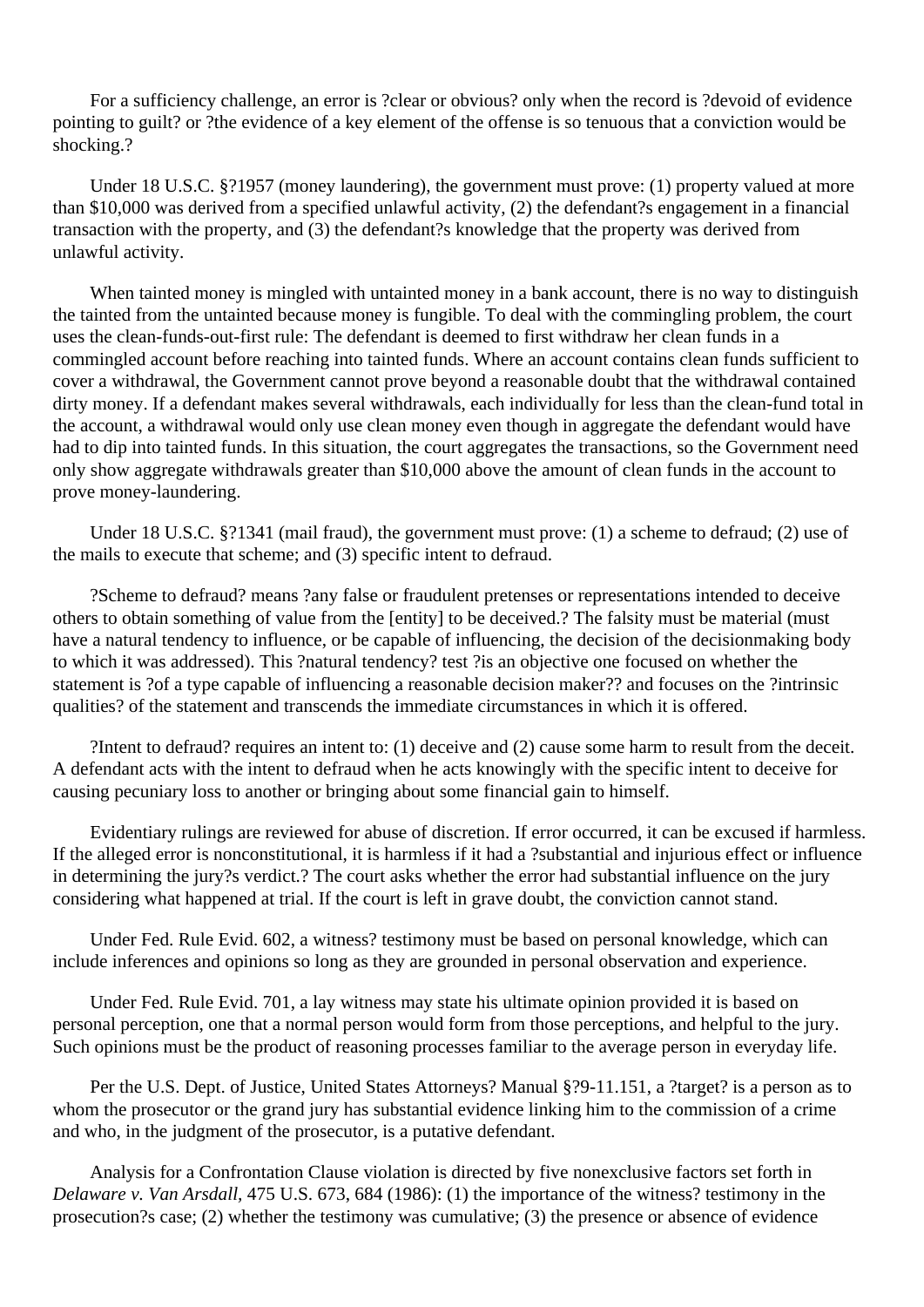corroborating or contradicting the testimony of the witness on material points; (4) the extent of crossexamination otherwise permitted; and (5) the overall strength of the prosecution?s case.

## *United States v. Hernandez-Avila***, No. 16-51009, 2018 U.S. App. LEXIS 15896 (5th Cir. June 13, 2018) (designated for publication)**

 To determine whether a prior conviction under Tex. Penal Code §?22.011(a)(2) qualifies as a ?crime of violence,? which includes ?statutory rape? and ?sexual abuse of a minor,? the court applies the ?categorical approach,? which requires it to look to the elements of the offense enumerated by the Guideline section and compare those elements to the elements of the prior offense for which the defendant was convicted. The court does not consider the defendant?s conduct in committing the offense.

 Under *Esquivel-Quintana v. Sessions,* 137 S.Ct. 1562 (2017), the SCOTUS held that ?in the context of statutory rape offenses that criminalize sexual intercourse based solely on the age of the participants, the generic federal definition of sexual abuse of a minor requires that the victim be younger than 16.?

 A prior conviction under Tex. Penal Code §?22.011(a)(2) is not a ?crime of violence? within the meaning of U.S.S.G. §?2L1.2(b)(1)(A)(ii) (2015) because it proscribes sexual conduct with a ?child? (a person younger than 17) regardless of whether the person knows the age of the child. Because Tex. Penal Code §?22.011(a)(2) criminalizes sexual intercourse with a victim under 17 rather than a victim under 16 and does so ?based solely on the age of the participants,? it is categorically overbroad under Esquivel-Quintana.

#### **Texas Court of Criminal Appeals**

#### *Bien v. State***, Nos. PD-0365-16 & PD-0366-16, 2018 Tex. Crim. App. LEXIS 241 (Tex. Crim. App. June 6, 2018) (designated for publication)**

 To determine whether there have been multiple punishments for the same offense, the ?same elements? under *Blockburger v. United States,* 284 U.S. 299 (1932), is applied. Two offenses are not the same if each requires proof of a fact which the other does not. Courts look to the pleadings for the *Blockburger* test: If the offenses have the same elements under the cognate-pleadings approach, the judicial presumption is that the offenses are the same for double jeopardy. The presumption can be rebutted by a clearly expressed legislative intent to create two separate offenses. If two pleaded offenses have different elements under *Blockburger,* the judicial presumption is that the offenses are different for double-jeopardy purposes and multiple punishments may be imposed. This presumption can be rebutted by a showing that the legislature clearly intended only one punishment.

 To determine whether an offense qualifies as a lesser-included offense, the cognate-pleadings approach is used: Elements of a lesser-included offense do not have to be pleaded in the indictment if they can be deduced from the facts alleged in the indictment. The functional-equivalence concept is used in the lesserincluded-offense analysis: The court examines the elements of the lesser offense and decides whether they are ?functionally the same or less than those required to prove the charged offense.?

 Criminal solicitation requires the State to prove a defendant believed the conduct he was soliciting would be capital murder. The State proves criminal solicitation by proving that what a defendant believes the circumstances to be surrounding the solicited conduct, and that such conduct would be a crime under those circumstances. The State need not prove that those circumstances existed. This element of criminal solicitation is subsumed within the proof necessary to establish the intent to commit capital murder under attempted capital murder.

When a defendant is convicted in a single criminal trial of two offenses that are considered the same for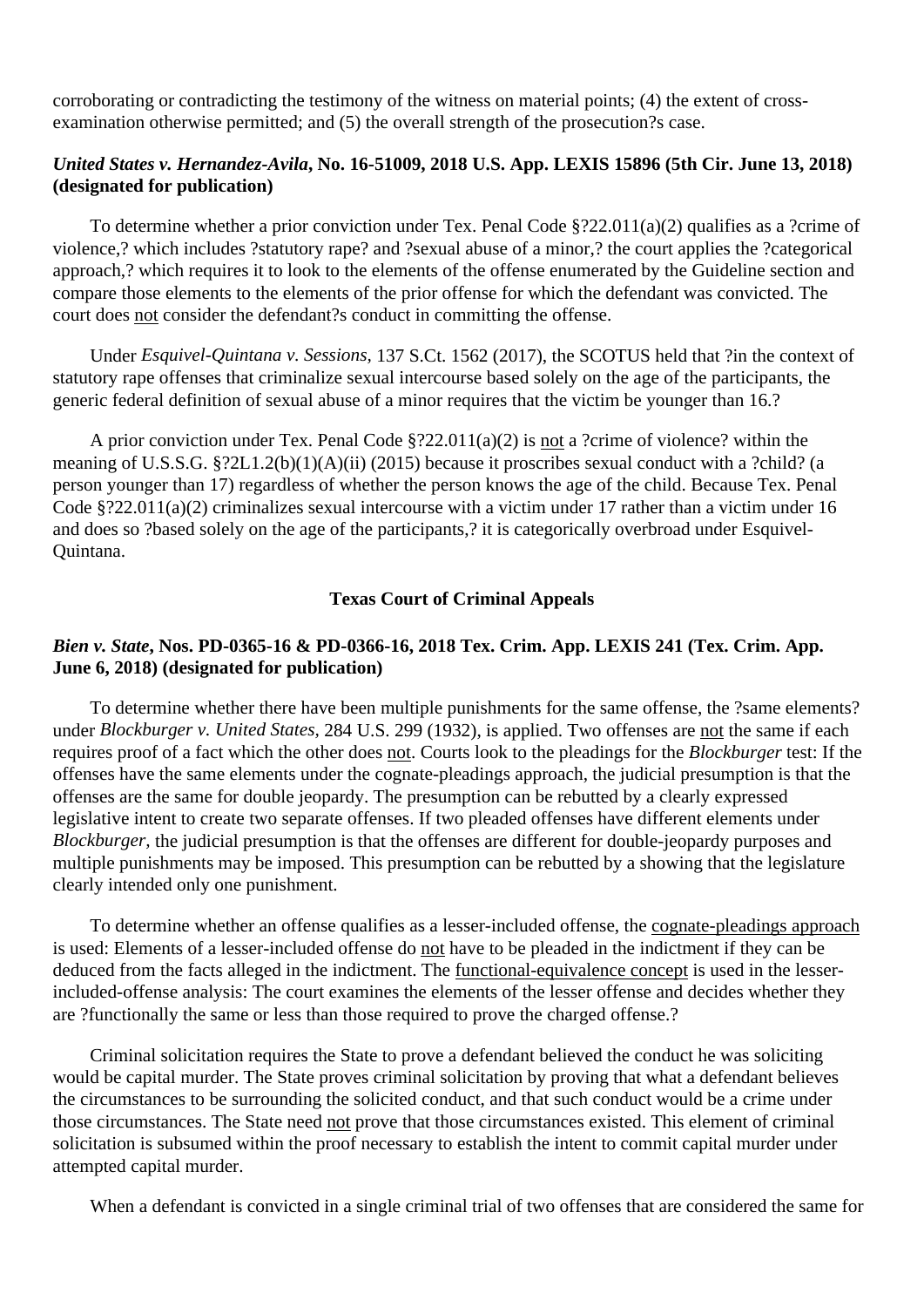double jeopardy, under the ?most serious punishment? test, the remedy is to vacate the offense that is the lesser punishment if that is what the prosecutor requests.

## *Ex parte Kussmaul; Ex parte Long; Ex parte Pitts; & Ex parte Sheldon***, Nos. WR-28,586-09; WR-28,772- 02; WR-35,508-03; & WR-84,754-01, 2018 Tex. Crim. App. LEXIS 177 (Tex. Crim. App. June 6, 2018) (designated for publication)**

 Under Tex. Code Crim. Proc. Art. 11.07 §?4(a), the applications contain sufficient specific facts establishing that: (1) the current claims and issues have not been and could not have been presented previously in an original application or in a previously considered application filed under this article because the factual or legal basis for the claim was unavailable on the date the applicant filed the previous application; or (2) by a preponderance of the evidence, but for a violation of the United States Con-sti-tution, no rational juror could have found the applicant guilty beyond a reasonable doubt.

 Tex. Code Crim. Proc. Art. 11.073 applies to relevant scientific evidence that: (1) was not available to be offered by a convicted person at the convicted person?s trial; or (2) contradicts scientific evidence relied on by the state at trial. Relief can be granted upon a threefold showing that: (i) relevant scientific evidence is currently available and was not available at the time of the convicted person?s trial because the evidence was not ascertainable through the exercise of reasonable diligence by the convicted person before the date of or during the convicted person?s trial; and (ii) the scientific evidence would be admissible under the Tex. Rule Evid. at a trial held on the date of the application; and (iii) had the scientific evidence been presented at trial, on the preponderance of the evidence the person would not have been convicted. Art. 11.073 and Chapter 64 are intended to work together because Art. 11.073 affords an avenue for relief under the same standard required for a favorable Chapter 64 finding.

 In postconviction habeas corpus proceedings, the convicting court is the ?original factfinder? (the trial court is responsible for gathering evidence and making fact-findings) while the TCCA is the ?ultimate factfinder? (TCCA has a statutory duty to review the trial court?s FFCL to ensure that they are supported by the record and are in accordance with the law). The TCCA will defer to and accept a trial court?s FFCL when they are supported by the record. If the TCCA?s independent review of the record reveals that the trial court?s FFCL are not supported by the record, the TCCA can exercise its authority to make contrary or alternative FFCL.

 A *Herrera* actual innocence claim is a bare claim of innocence based solely on newly discovered evidence. An applicant claiming actual innocence is not claiming that the evidence at trial was insufficient to support the conviction. Rather, the applicant shows by clear and convincing evidence that, despite the evidence of guilt that supports the conviction, no reasonable juror could have found the applicant guilty considering the new evidence. An applicant must also prove that the evidence he relies on was not known to him at the time of trial and could not be known to him even with the exercise of due diligence. Many actualinnocence cases are based on a single piece of new evidence such as DNA or the recantation of a victim or witness, but multiple pieces of newly discovered evidence can make a meritorious case for relief. The TCCA highlights the new evidence and considers whether it persuasively establishes innocence when comparing it to the evidence establishing guilt. The applicant must make a ?truly persuasive? showing of innocence, regardless of whether he pled guilty or had a jury trial. A convicting court must consider a guilty plea and make a case-by-case determination about the reliability of the newly discovered evidence.

# *Lee v. State***, No. PD-0736-17, 2018 Tex. Crim. App. LEXIS 349 (Tex. Crim. App. June 13, 2018) (designated for publication)**

 Per *Ocon v. State,* 284 S.W.3d 880, 885 (Tex. Crim. App. 2009), though requesting lesser remedies (request to disregard) is not a prerequisite to a motion for mistrial, when the movant does not request a lesser remedy, an appellate court will not reverse a judgment if the problem could have been cured by the less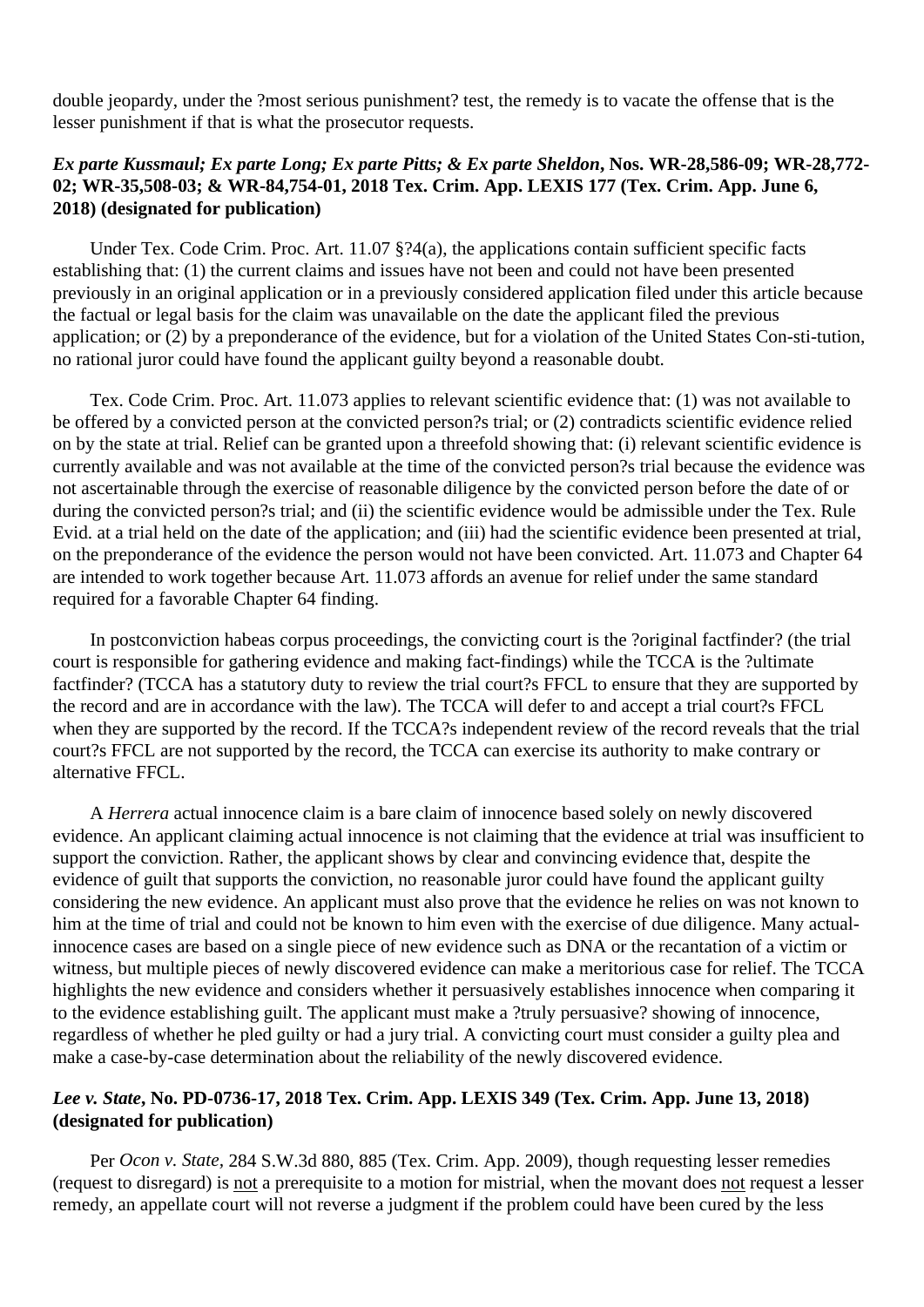drastic alternative. If a curative instruction would have sufficed, the trial court did not abuse its discretion by denying a mistrial request.

# *Niles v. State***, Nos. PD-0234-17 & PD-0235-17, 2018 Tex. Crim. App. LEXIS 350 (Tex. Crim. App. June 13, 2018) (designated for publication)**

 Under *Apprendi v. New Jersey,* 530 U.S. 466, 490 (2000), other than the fact of a prior conviction, any fact that increases the penalty for a crime beyond the prescribed statutory maximum must be submitted to a jury and proved beyond a reasonable doubt. Sentencing factors like elements are facts that must be submitted to the jury and proved beyond a reasonable doubt.

 Under *Blakely v. Washington,* 542 U.S. 296, 303 (2004), the ?statutory maximum? for *Apprendi* purposes is the maximum sentence a judge may impose solely based on the facts reflected in the jury verdict or admitted by the defendant.

 Under *Alleyne v. United States,* 570 U.S. 99, 113 (2013), the crime and the fact triggering as mandatory minimum sentence together constitute a new, aggravated crime, each element of which must be submitted to the jury.

 Under *Washington v. Recuenco,* 548 U.S. 212, 222 (2006), *Apprendi* error is not structural error. Unlike a jury charge that misdefines the State?s burden of proof as being less than beyond a reasonable doubt, such violations can be subject to a harm analysis.

 Structural (automatically reversible) error goes to a complete misdirection or failure to instruct on the reasonable doubt standard. Failure to instruct the jury on one element of an offense or a failure to submit a sentencing issue to the jury under *Apprendi* is not structural error but is subject to harm analysis.

# *Miller v. State***, No. PD-0891-15, 2018 Tex. Crim. App. LEXIS 142 (Tex. Crim. App. May 23, 2018) (op. on reh.) (designated for publication)**

 Under *Strickland,* 466 U.S. 668 (1984), a defendant is entitled to postconviction relief on an IATC claim if he demonstrates by a preponderance of the evidence that: (1) trial counsel?s performance was deficient and; (2) the applicant was prejudiced because of that deficient performance. Trial counsel?s performance is deficient if it falls below an objective standard of reasonableness.

 Under *Strickland,* counsel enjoys a ?strong presumption? that his ?conduct fell within the wide range of reasonable professional assistance,? so when ?a legal proposition or a strategic course of conduct is one on which reasonable lawyers could disagree, an error that occurs despite the lawyer?s informed judgment should not be gauged by hindsight or second-guessed.? However, to be reasonably likely to render reasonably effective assistance to his client, ?a lawyer must be sufficiently abreast of developments in criminal law aspects implicated in the case at hand? because the Sixth Amendment guarantees a defendant the benefit of trial counsel who is familiar with the applicable law. Thus, ignorance of well-defined general laws, statutes, and legal propositions is not excusable, and if it prejudices a client, IATC may be found.

 The prejudice prong of *Strickland* requires a habeas applicant to show a ?reasonable probability that, but for counsel?s unprofessional errors, the result of the proceeding would have been different.? In the guiltyplea context, this amounts to no more than a showing ?that there is a reasonable probability that, but for counsel?s errors, he would not have pleaded guilty and would have insisted on a trial.?

 Under *Hill v. Lockhart,* 474 U.S. 52, 59 (1985), a defendant is entitled to effective assistance of counsel in the guilty-plea context.

When a defendant receives bad advice about probation eligibility, the defendant must show a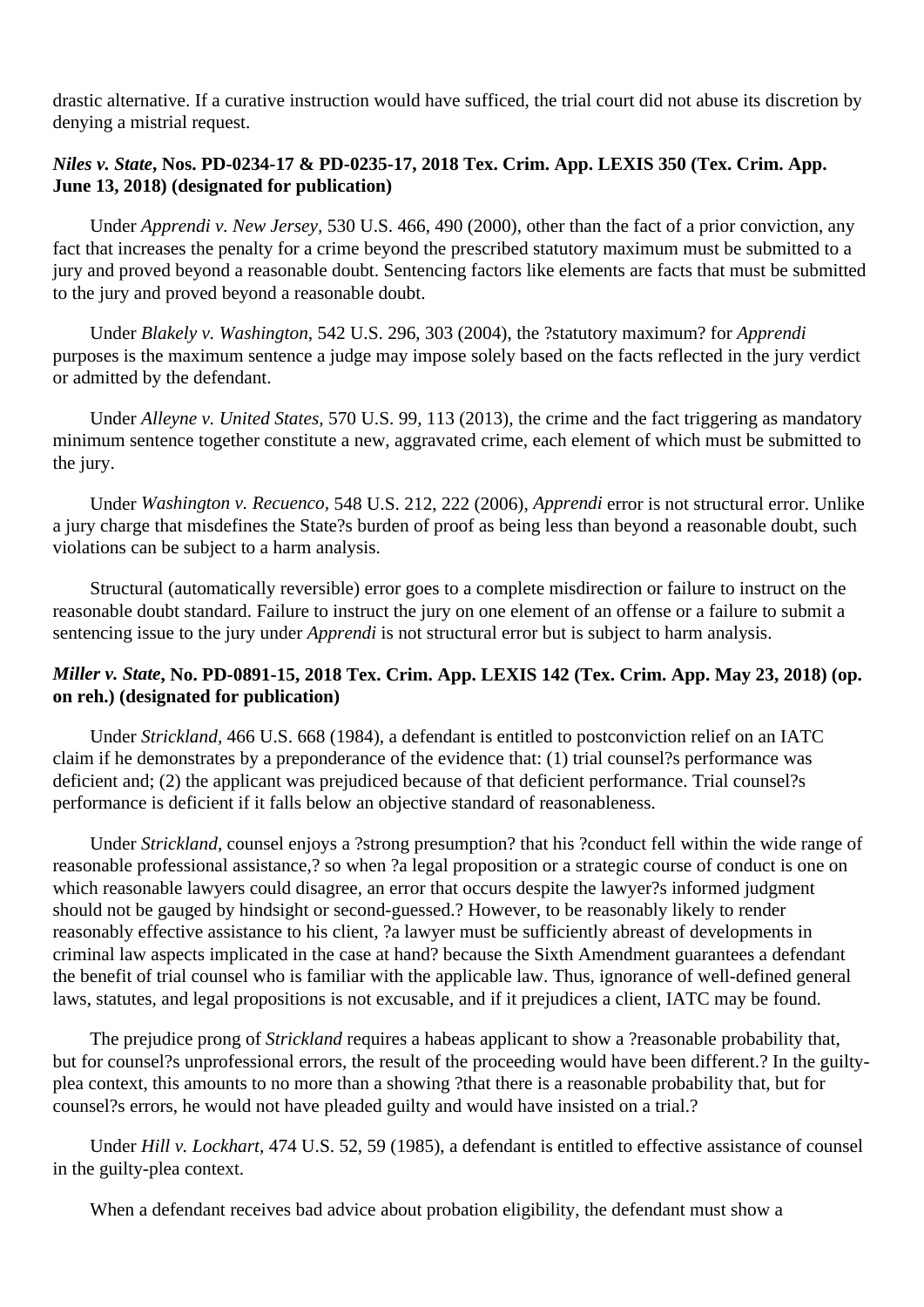reasonable likelihood that he would have opted for a jury if his attorney had correctly advised him about his eligibility. The defendant need not demonstrate a reasonable likelihood that the jury trial he waived would have yielded a more favorable result than the TBC.

# *Ex parte Moore***, No. WR-13,374-05, 2018 Tex. Crim. App. LEXIS 178 (Tex. Crim. App. June 6, 2018) (designated for publication) (Alcala, J. dissenting)**

*Editor?s Note:* the TCCA did not make any specific holdings other than to find that Moore is not intellectually disabled as defined by *Atkins* and modern medical standards. Read this case or at least the online SDR version. The majority opinion and dissent are a combined 102 pages, so summarizing it in a few paragraphs is difficult.

# *Oliva v. State***, No. PD-0398-17, 2018 Tex. Crim. App. LEXIS 139 (Tex. Crim. App. May 23, 2018) (designated for publication)**

 The fact that the parties agreed that the existence of a prior conviction is an element of the offense is not binding on the TCCA because the TCCA is not bound by any agreement or con-cessions by the parties on an issue of law.

 Because the prior-conviction provision Tex. Penal Code §?49.09(a) is not a jurisdictional issue (as opposed to prior intoxication convictions that enhance to a felony DWI), Tex. Penal Code §?49.09(a) is a punishment issue so litigation of a prior DWI conviction should occur at the punishment stage.

# **Facts:**

- The 3400 block of Hadley Street is a two-lane public roadway that runs east and west and has no lane markings. Homes are on both sides.
- At about 1:00 a.m. on May 10, 2015, Houston officers Aldana and Habukiha responded to a call regarding a suspicious person on Hadley Street.
- Within a few minutes, the officers arrived at the scene and saw a parked car.
- The car was parallel-parked beside the street curb, perhaps in the lane of moving traffic.
- As the officers approached the car, they noticed that the engine was running, the key was in the ignition, and its emergency lights were not activated.
- The officers found appellant asleep, slouched, in the driver?s seat.
- Appellant was not wearing a seatbelt, a shirt, or shoes.
- The car?s cup holder had one open container of beer.
- The officers tried to wake appellant, but he was unresponsive. When the officers opened the door, appellant woke up and fell out onto the street.
- The officers detected a strong odor of alcohol in the car and on appellant?s breath.
- Appellant slurred his speech and had glassy eyes and poor balance.
- Appellant showed six clues on the HGN, and his breath-test results were 0.184 and 0.183 at 2:18 a.m. and 2:21 a.m.
- The technical supervisor with the TDPS?s Breath Alcohol Testing Program testified that ?using the average of .02 per standard drink,? it would take ?roughly about nine drinks? for a person to reach appellant?s alcohol-concentration level.
- Appellant was charged by information with DWI. The information contained a paragraph that alleged a prior DWI conviction.
- During the guilt-innocence phase of trial, the State referred only to the DWI offense that occurred in May 2015 on Hadley Street.
- The State did not attempt to prove that appellant had a prior DWI conviction.
- The trial court?s charge to the jury did not mention the prior DWI conviction.
- The jury convicted appellant of DWI.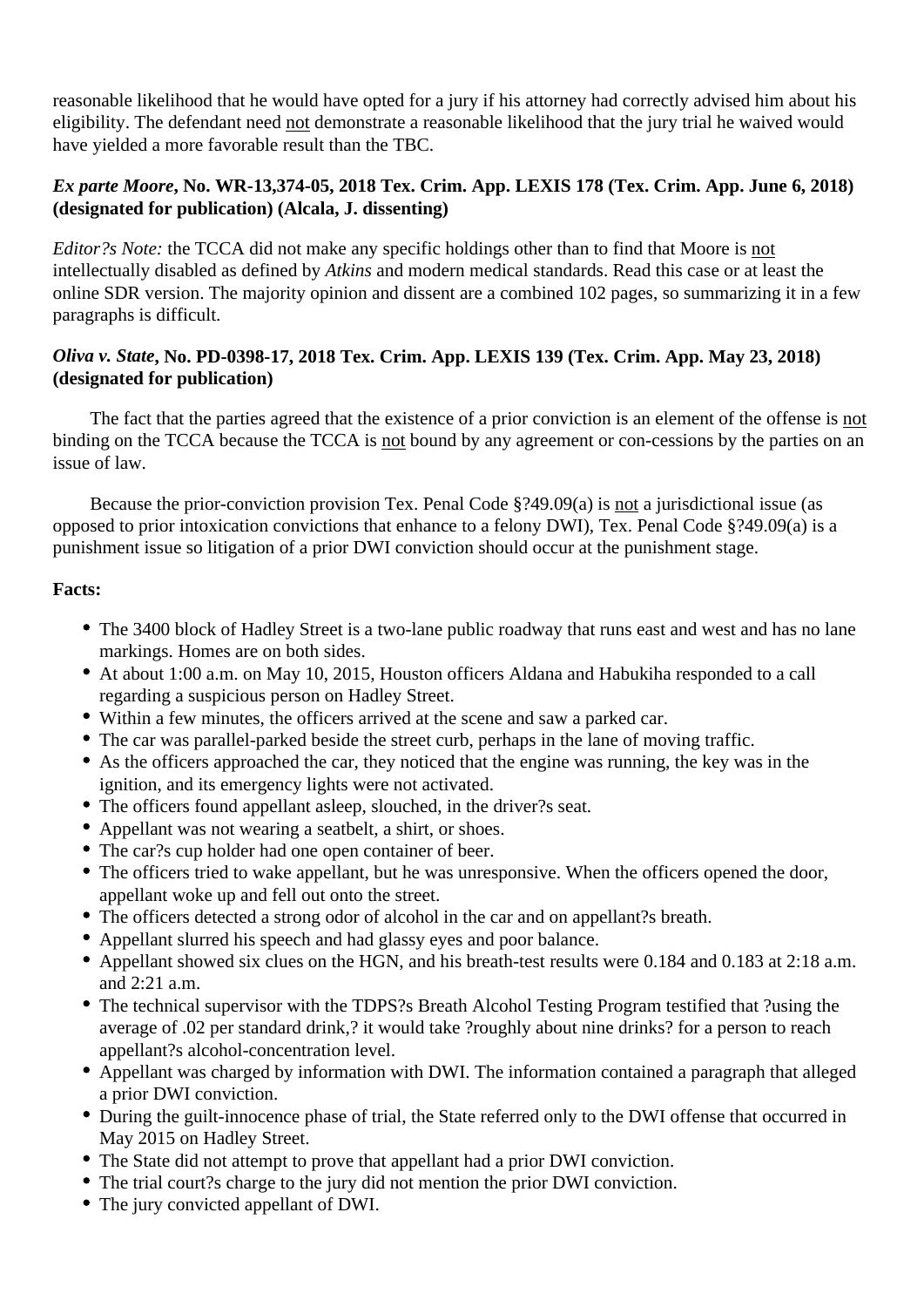- During the punishment phase, the state introduced evidence that appellant previously had been convicted of DWI. The jury found that the appellant had a prior DWI conviction and assessed his punishment at 180 days? in jail.
- The trial court?s judgment shows that appellant was convicted of ?DWI 2ND? and the degree of offense was labeled as a ?Class A Misdemeanor.?

# *The court of appeals held that a prior DWI conviction is an element of Class A DWI and a fact that is legally required to convict for Class A DWI*

 The Court of Appeals reached its decision per the legal-sufficiency review in which the court views all the evidence in the light most favorable to the prosecution and determines whether any rational trier of fact could have found the essential elements of the crime beyond a reasonable doubt. *Jackson v. Virginia,* 443 U.S. 307, 319 (1979). The Appellant argued: (1) a prior DWI conviction is not a punishment enhancement for a Class B misdemeanor and is an element of Class A DWI, so it must be proven during the guiltinnocence phase; and (2) because no evidence was presented during the guilt-innocence phase of the trial that appellant had a prior DWI conviction, the evidence is legally insufficient to support appellant?s conviction.

- The court of appeals reasoned that under Tex. Penal Code §?49.04(b), a DWI is a Class B misdemeanor, and under Tex. Penal Code §?49.09(a), a DWI is a Class A misdemeanor if it is proven that the person has previously been convicted one time of an offense relating to the operating of a motor vehicle while intoxicated.
- A **punishment enhancement** is a ?fact? that increases the pun-ishment range to a certain range above what is ordinarily prescribed for the indicted crime. It does not change the of-fense or the degree of the offense. A defendant is entitled to writ-ten notice of a punishment-enhancement allegation, but it need not be pled in the indictment nor proven during the guilt-innocence phase of trial. *Brooks v. State,* 957 S.W.2d 30, 34 (Tex. Crim. App. 1997).
- An **element** is a fact that is legally required for a factfinder to convict a person and must be proven beyond a reasonable doubt at the guilt-innocence phase of trial. A prior DWI convic-tion is an element of Class A DWI, and a fact that is legally required for a factfinder to convict a person of Class A DWI. If the defendant has a prior DWI conviction, the statute enhances the degree of the offense from a Class B misdemeanor DWI to a Class A misdemeanor DWI.
- Because no evidence of appellant?s prior DWI conviction was presented to the jury during the guiltinnocence phase, the court of appeals found that the evidence was legally insufficient to sustain appellant?s conviction under §?49.09(a).

# *The fact that the parties agreed that the existence of a prior conviction is an element of the offense isnot binding on the TCCA because the TCCA isnot bound by any agreement or concessions by the parties on an issue of law.*

- An agreed outcome on a legal issue can sometimes be in both parties? self-interests.
- Appellant wants the prior conviction to be decreed an element so that he can prevail on his sufficiency challenge. This would benefit the State in most cases because it would enable the State to introduce evidence of the prior conviction at the guilt stage of trial instead of having to wait until the punishment stage.
- The State seeks review not because it disagrees with the result in the court of appeals but because it wishes to resolve this issue on a statewide basis, given the existence of conflicting opinions in the lower courts.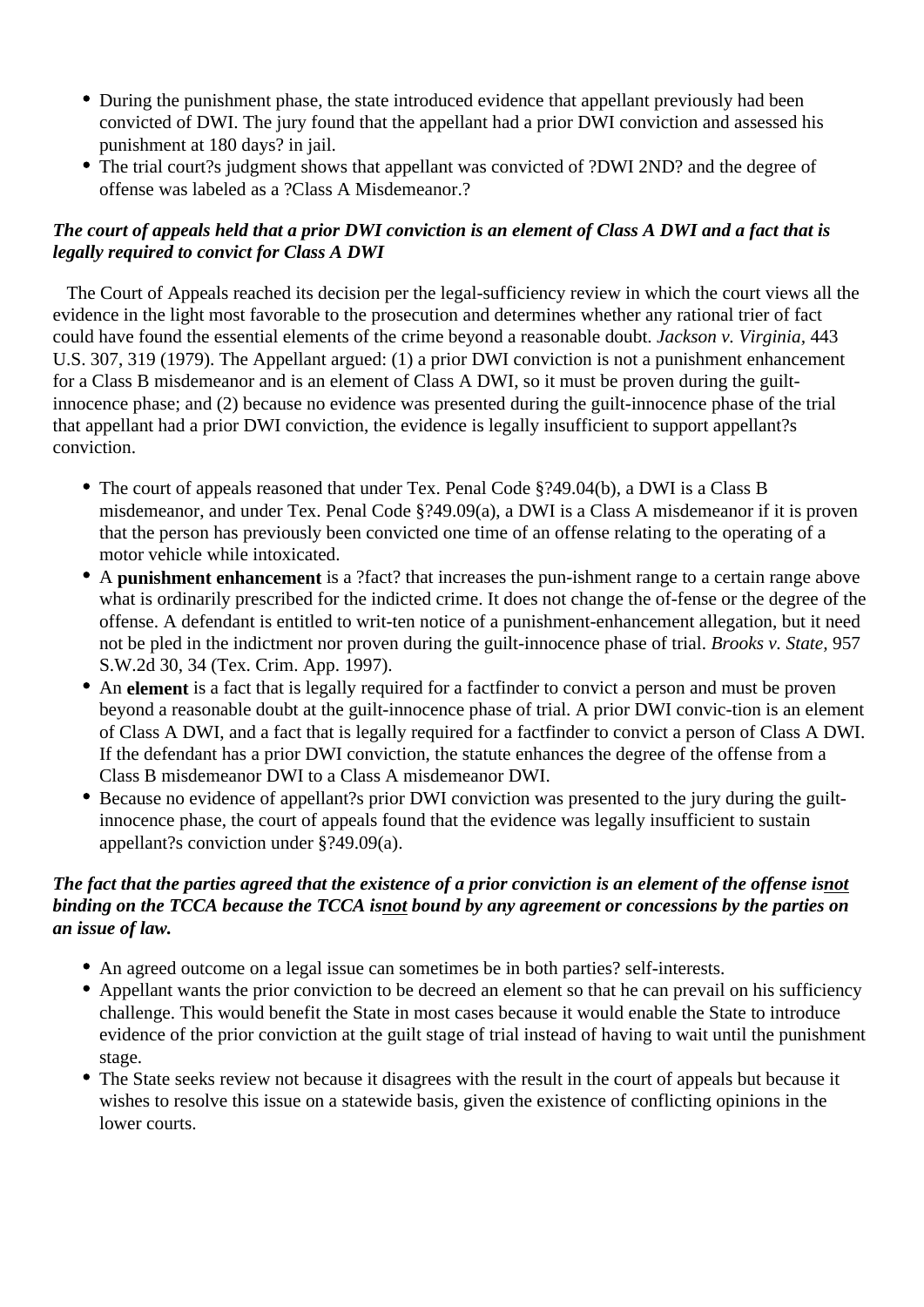*Because the prior-conviction provision Tex. Penal Code §?49.09(a) is not a jurisdictional issue (as opposed to prior in-tox-i-cation convictions that enhance to a felony DWI), Tex. Penal Code §? 49.09(a) is a punishment issue so litigation of a prior DWI conviction should occur at the punishment stage.*

- Tex. Penal Code §?49.09(a) does **not** explicitly say whether the existence of a prior conviction should be litigated at the guilt stage or at punishment.
- Although the legislature has provided that an issue that increases the penalty for a crime be tried at the punishment stage, this is not the norm for statutes prescribing punishment issues in noncapital cases. This language is absent from Tex. Penal Code §?12.42 (prescribing penalties for repeat offenders) even though it would appear to be one of the most obvious examples of a codification of punishment issues.
- There is a statutory basis for distinguishing between a prior DWI under Tex. Penal Code §?49.09(a) that enhances to a class A misdemeanor and prior intoxication convictions that enhance to a felony DWI: Under Tex. Code Crim. Proc. Art. 36.01 when prior convictions are alleged for purposes of enhancement only and are not jurisdictional, then the reading of the allegations involving those convictions must be delayed until the punishment stage of trial. The two-prior-conviction in Tex. Penal Code §?49.09(b) is jurisdictional because the prior convictions are necessary to establish a felony to give the district court jurisdiction. However, the one-prior-conviction provision in Tex. Penal Code §?49.09(a) is not jurisdictional because the offense remains a misdemeanor (a more serious one).
- Four factors that weigh in favor of Tex. Penal Code §?12.42 being a punishment issue: (1) it is a priorconviction provision, (2) it uses the preface ?if it is shown on the trial of,? (3) it uses ?punished for? to describe the effect of the provision, and (4) it is separated from provisions that more obviously prescribe elements of an offense.
- Tex. Penal Code §?49.09(a) is a punishment issue so litigation of a prior DWI conviction should occur at the punishment stage.
- The judgment of the court of appeals is reversed, and the judgment of the trial court is affirmed.

## *Ramjattansingh v. State***, No. PD-0972-17, 2018 Tex. Crim. App. LEXIS 243 (Tex. Crim. App. June 6, 2018) (designated for publication)**

 Under *Jackson v. Virginia,* 443 U.S. 307, 319 (1979), to determine whether evidence is legally sufficient, a reviewing court determines whether, after viewing the evidence in the light most favorable to the verdict, the trier of fact was rationally justified in finding the essential elements of the crime beyond a reasonable doubt. The evidence is measured by the elements of the offense as defined by the hypothetically correct jury charge. *Malik v. State,* 953 S.W.2d 234, 240 (Tex. Crim. App. 1997). The standard of review is the same for direct and circumstantial evidence. *Hooper v. State,* 214 S.W.3d 9, 13 (Tex. Crim. App. 2007).

 Per *Johnson v. State,* 364 S.W.3d 292, 294 (Tex. Crim. App. 2012), the hypothetically correct jury charge does not necessarily have to track exactly all the charging instrument?s allegations. Only a material variance between what is alleged and one that prejudices a defendant?s substantial rights renders the evidence insufficient. This happens when the indictment: (1) fails to adequately inform the defendant of the charge against him, or (2) subjects the defendant to the risk of being prosecuted later for the same crime.

 Three categories of variance are: (1) a statutory allegation that defines the offense (not subject to materiality analysis, or if it is, is always material)?the hypothetically correct jury charge will always include the statutory allegations in the indictment; (2) a nonstatutory allegation that is descriptive of an element of the offense that defines or helps define the allowable unit of prosecution (sometimes material)?hypothetically correct jury charge will sometimes include the nonstatutory allegations in the indictment and sometimes not; and (3) a nonstatutory allegation that has nothing to do with the allowable unit of prosecution (never material)?the hypothetically correct jury charge will never include the nonstatutory allegations in the indictment.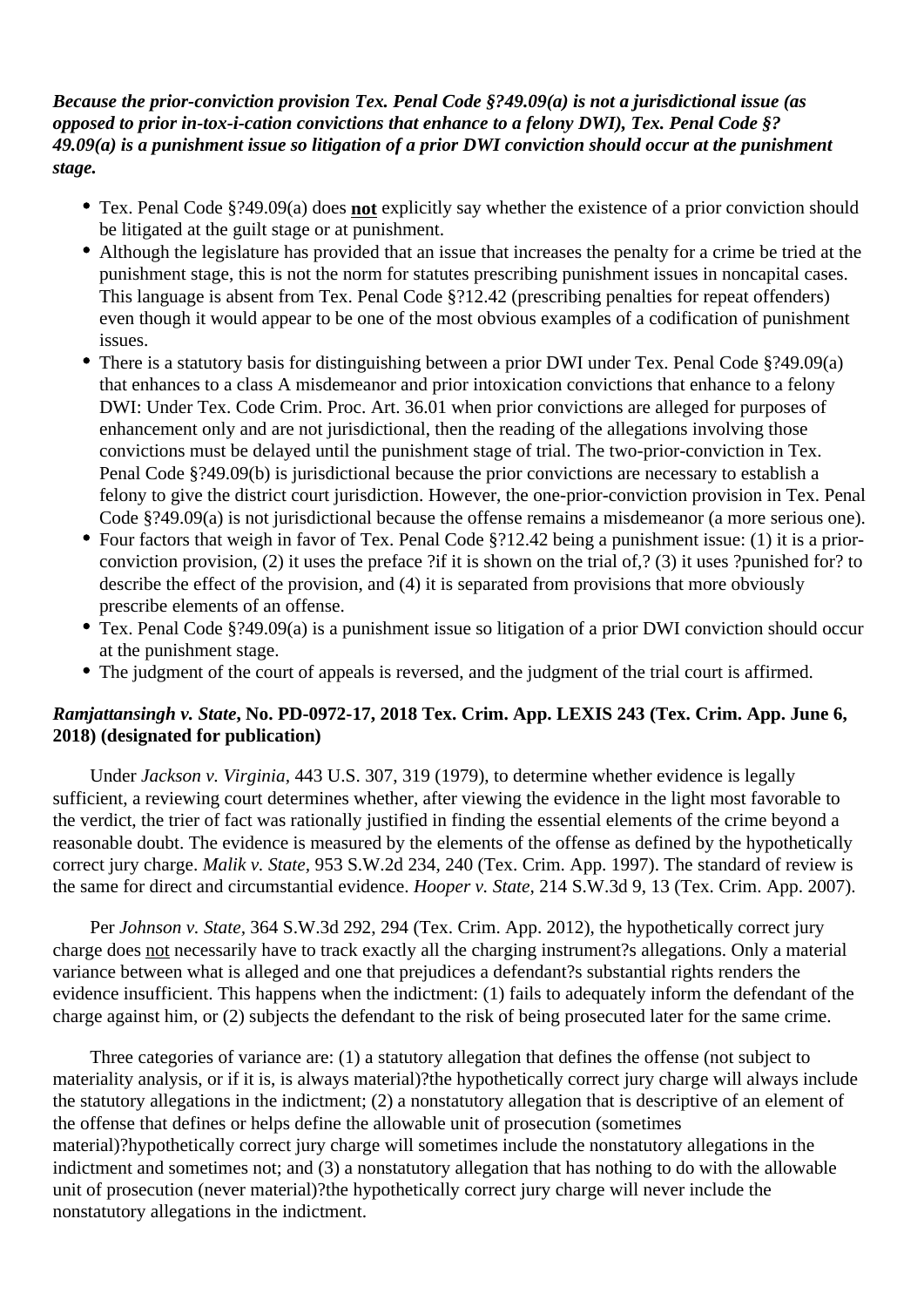In a sufficiency review, the TCCA tolerates variances if they are not so great that the proof at trial ?shows an entirely different offense? than what was alleged in the charging instrument.

 If a jury instruction includes the elements of the charged crime but incorrectly adds an extra, made-up element, a sufficiency challenge is still assessed against the elements of the charged crime regardless of the source of the extra element.

## *White v. State***, No. PD-0442-17, 2018 Tex. Crim. App. LEXIS 351 (Tex. Crim. App. June 13, 2018) (designated for publication)**

 Generally, if a party wants evidence admitted, that party has the burden to prove that the evidence is admissible. The proponent must identify to the trial court the basis of admissibility for the proffered evidence. The proponent?s burden is not triggered ?unless and until? the opponent of the evidence raises ?a specific objection? to such evidence. Once the opponent objects, the proponent bears the burden of demonstrating its admissibility by a preponderance of the evidence.

 Although the proponent of evidence generally has the burden to establish admissibility, when the defendant has filed a pretrial MTS challenging the admissibility of the evidence, the defendant has the burden to produce some evidence at the hearing on the MTS to prove that the evidence was illegally obtained. An MTS is nothing more than a specialized objection to the admissibility of that evidence.

#### **Texas Courts of Appeals**

#### *Henderson v. State***, No. 07-17-00099-CR, 2018 Tex. App. LEXIS 3966 (Tex. App. Amarillo June 1, 2018) (designated for publication)**

 To determine whether the evidence is legally sufficient, the reviewing court views the evidence in the light most favorable to the verdict to determine whether a rational jury could find the defendant guilty of all the elements of the offense beyond a reasonable doubt. *Jackson v. Virginia,* 443 U.S. 307, 319 (1979). When the reviewing court is faced with a record supporting contradicting inferences, the court must presume that the jury resolved any such conflict in favor of the verdict, even if it is not explicitly stated in the record.

 Under *Coleman v. State,* 145 S.W.3d 649, 659?660 (Tex. Crim. App. 2004), to determine whether a weapon facilitated the commission of an offense, courts consider: (1) the type of fire-arm used; (2) whether the firearm was loaded; (3) whether the fire-arm was lawfully acquired; (4) the proximity of the firearm to the drugs; (5) the proximity or accessibility of the firearm to the defendant; (6) the quantity of drugs; (7) any evidence indicating a non-facilitating purpose; (8) whether the defendant was aware of the presence of the firearm; (9) whether the firearm was ?employed or utilized? to acquire or retain the drugs; and (10) whether the firearm caused any injury or increased the risk of injury.

#### *Thomas v. State***, Nos. 14-17-00240-CR, 14-17-00241-CR, & 14-17-00240-CR, 2018 Tex. App. LEXIS 3849 (Tex. App. Houston [14th Dist.] May 31, 2018) (designated for publication)**

 Under Tex. Code Crim. Proc. Art. 37.07 §?3(a)(1), the parties may offer evidence as to any matter the court deems relevant to sentencing. In assessing punishment, a trial judge is entitled to consider a defendant?s truthfulness as he testifies. It is both necessary and proper for a trial judge to evaluate a defendant?s credibility as manifested by his conduct at trial and testimony under oath.

 A defendant?s lack of veracity while testifying during a punishment hearing is a matter relevant to sentencing under Tex. Code Crim. Proc. Art. 37.07 §?3(a)(1) and may be considered.

 Under *McGee v. State,* 233 S.W.3d 315, 318 (Tex. Crim. App. 2007), lying while testifying is an extraneous bad act.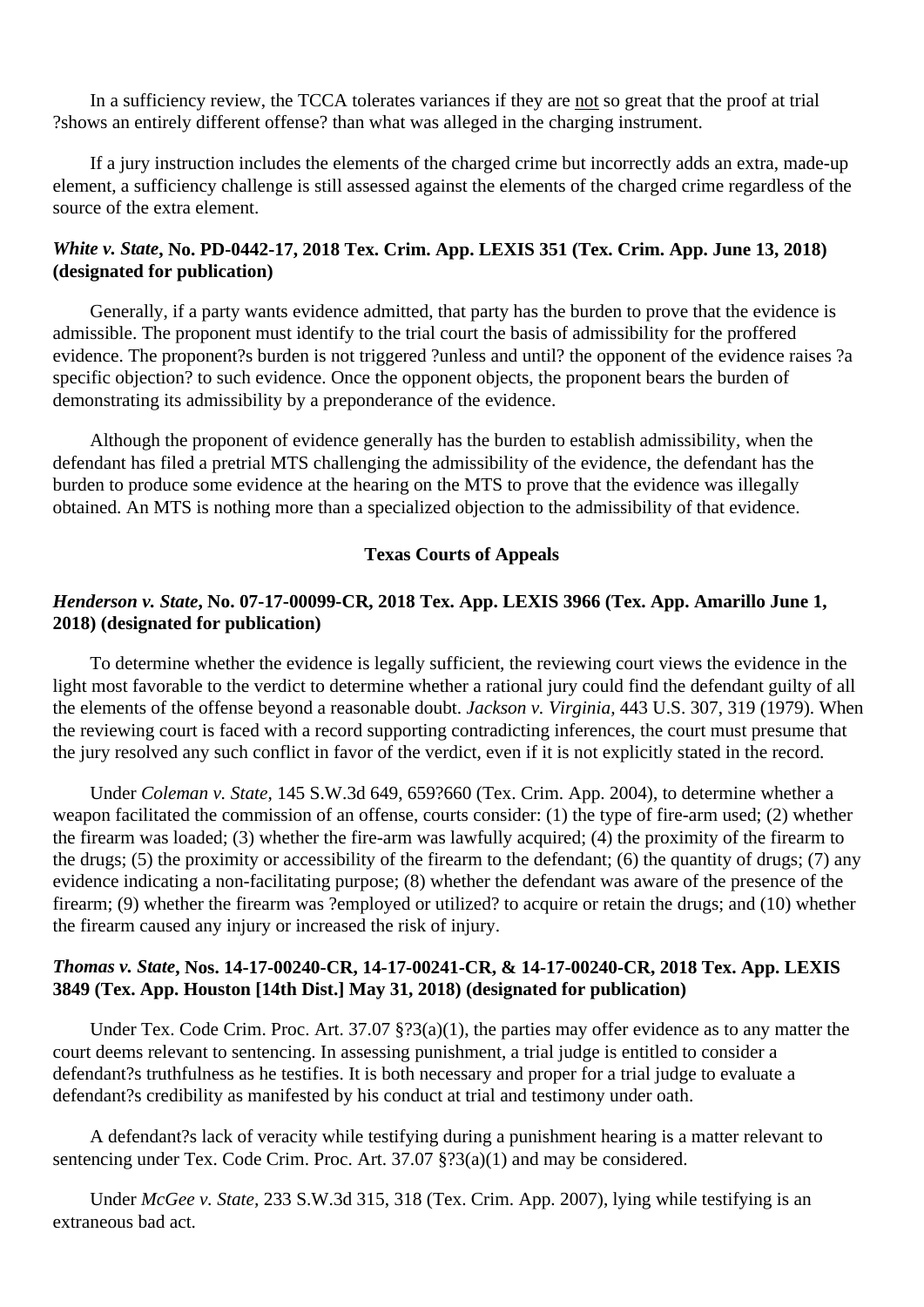# [5]

Weems v. StateNo. 14-17-00443-CR, 2018 Tex. App. LEXIS 2933 (Tex. App. Houston [14th Dist.] April 26, 2018) (designated for publication)

Under Smith v. State, 65 S.W.3d 361, 363 (Tex. Crim. App. 2005), review a trial court?s decision on a motion related to DNA is bifurcated: almost total deference to the trial court?s determination of issues of historical fact and issues of application of law to fact that turn on credibility and demeanor of witnesses, and de novo other issues of application-of-law-to-fact questions that do not turn on the credibility and demeanor of witnesses, and on issues of law.

UnderBlacklock v. State, 35 S.W.3d 231, 232?233 (Tex. Crim. App. 2007), the purpose of postconviction DNA testing is to provide a means through which a convicted person may es-tablish his innocence by excluding himself as the perpetrator of the offense of which he was convicted.

UnderHolberg v. State425 S.W.3d 282, 284 (Tex. Crim. App. 2014), and Tex. Code Crim. Proc. Art. 64.03(a), a convicting court may order forensic DNA testing only if the statutory preconditions of Chapter 64 are met, which are: (1) the court finds that: (A) the evidence (i) still exists and is in a condition making DNA testing possibleand (ii) has been subjected to a chain of custody sufficient to establish that it has not been substituted, tampered with, replaced, or altered in any material respect; (B) there is a reasonable likelihood that the evidence contains biological material suitable for DNA testing( $\hat{C}$ ) identity was or is an issue in the casand(2) the convicted person establishes by a preponderance of the evidence that: (A) the person would not have been convicted if exculpatory results had been obtained through DNA netsting; (B) the request for the proposed DNA testing is not made to unreasonably delay the execution of sentence or administration of justice.

. © Copyright by Texas Criminal Defense Lawyers Association